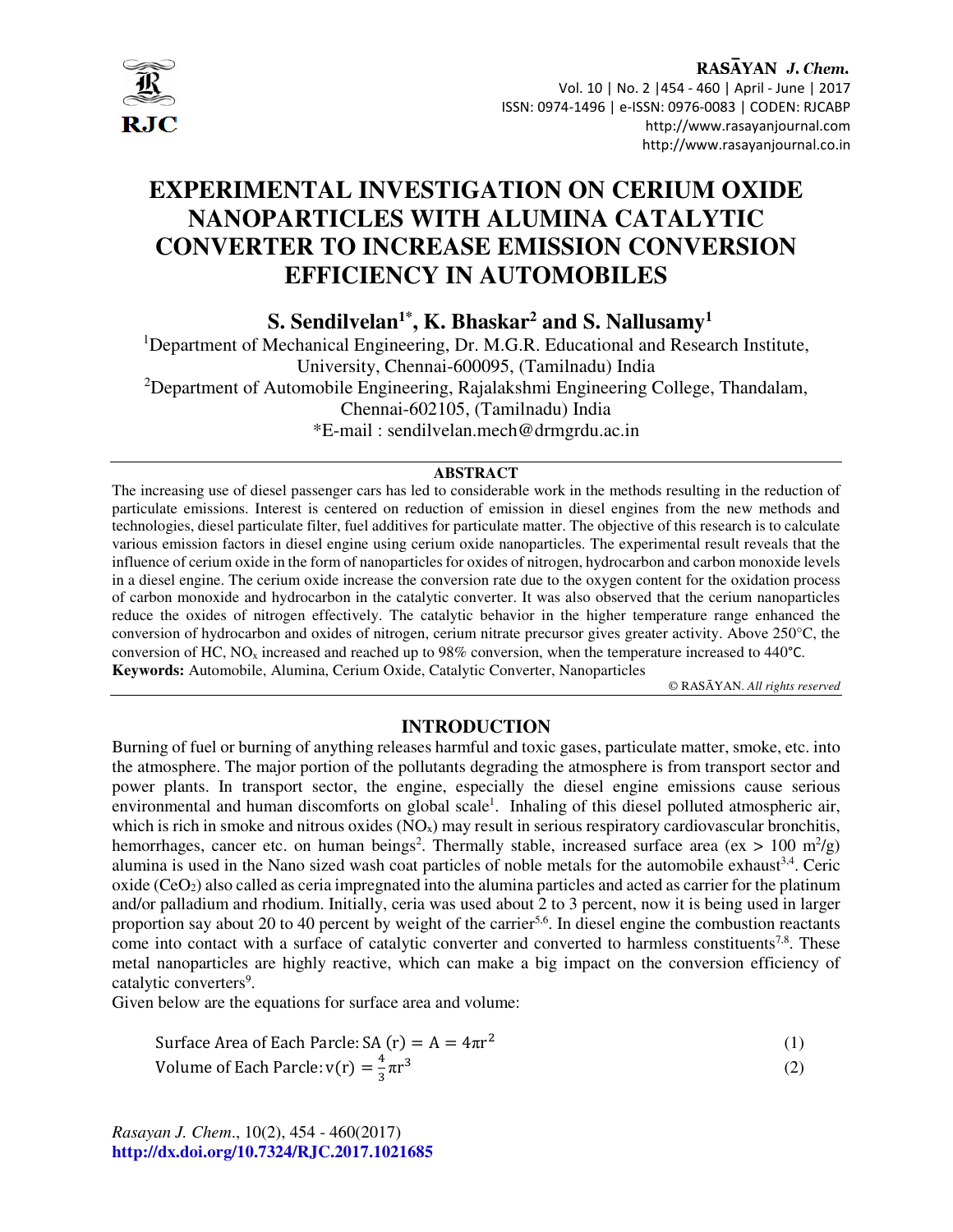Total surface area as a function of particle radius (r), assuming a constant total volume V and number of particles

Total Surface Area TSA (r) = 
$$
\frac{N.SA(r)}{N.v(r)} = \frac{N.\pi r^2}{N.\frac{4}{3}\pi r^3}
$$
 (3)

Total Surface Area 
$$
TSA(r) = \frac{3V}{r}
$$
 (4)

In the present work, it was decided to increase the surface area and increase the emission reduction with cerium oxide nanoparticle added with alumina in a new designed catalytic converter.

# **EXPERIMENTAL**

#### **Shape and Dimensions of canister**

It was reported in the literatures that for optimizing catalyst applied surface area, catalyst volume must be 1.5 to 2 times the engine displacement<sup>10</sup>. The displacement volume of the diesel engine selected for this present investigation is 1106.28 cm<sup>3</sup>. The total volume of catalyst used in the (revised) model is 1711 cm<sup>3</sup> i.e. the sum of volumes of coated wire meshes and solid catalytic beads. The modified canister volume is 5924 cm<sup>3</sup>, the catalyst occupies 1711 cm<sup>3</sup> only and the remaining volume inside the canister is used for the exhaust gas to flow to reduce the back pressure, conforming effective diesel oxidation catalyst (DOC) and selective catalytic reduction (SCR) systems $^{11,12}$ .

### **Construction of Canister**

The exhaust canister comprises two compartments, namely DOC catalyst and another SCR system<sup>13</sup>. DOC filled with steel wire meshes are placed vertically with their surface being parallel to the flow of gas. Sufficient gaps are provided amongst these bundles of wire meshes as shown in Figure-1. The wire meshes provide zigzag path for the gas flow to obtain efficient contact with wire meshes which enhances better filtration as well as better catalytic action in reducing both particulate matter and oxides of Nitrogen<sup>14</sup>. A set of compartments I and II which are loaded with catalytic beads and different grid size steel wire meshes are shown in Figure-2. The net weight of the canister filled with two compartments is around 5.2 kg.

### **Selection of Catalyst**

The important criteria for the selection of catalyst material are higher NOx and PM conversion efficiency, withstanding higher temperatures, avoidance of harmful by-products, cost and its availability<sup>15</sup>.



Fig.-1: Compartments Filled with Catalyst and Filter Materials.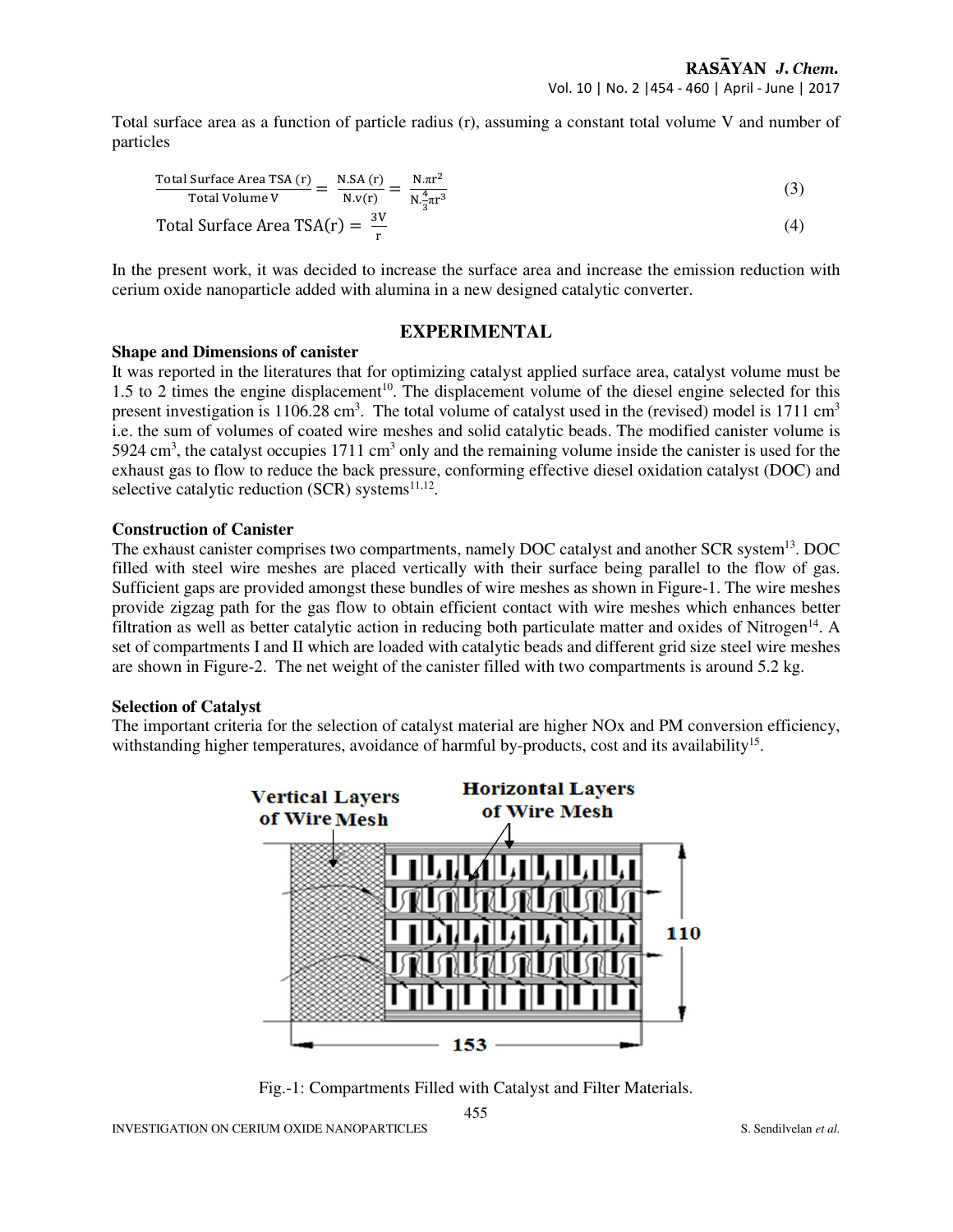

Fig.-2: Newly Developed Exhaust Canisters.

Alumina can withstand high temperatures, and a high surface area cerium oxide is an important component of catalyst composition, three methods are used to prepare cerium oxide. Each of the wash coats was prepared to contain gamma alumina and ceria in the proportion of 72 weight percent alumina and 28 weight percent ceria. All the ceria content of the wash coat came from cerium carbonate Ce  $(CO<sub>3</sub>)<sub>3</sub>$  which was added into the mill and calcined as a part of the wash coat, followed by impregnation with platinum and rhodium. A second wash coat was cerium nitrate,  $Ce(NO<sub>3</sub>)<sub>3</sub>$  and third comparison wash coat material with high surface area ceric in conjunction with the gamma alumina.

# **Development of Filter Medium**

Selection of Filter Medium: The purpose of providing filter medium inside the canister is to filter the solid particle of particulate matter that is present in the diesel engine exhaust emission. The accumulation of PM on the surface of filter medium causes the pressure drop inside the canister. This results in increased back pressure having an adverse effect on maximum power of the engine and fuel economy. Wire mesh of a coarse category with 1.96 mm gap (100 CPSI) was selected along with medium category, wire mesh with 1.61 mm gap (144 CPSI). Wire mesh with 1.01 mm gap (324 CPSI) categorized as fine and wire mesh with 0.65 mm (576 CPSI) gap which is very fine category were also selected. Steel wire mesh were stacked one over the other makes the flow as turbulent flow. Thus, the laminar flow of exhaust gas is interrupted, thereby creating turbulence for improved mass transfer. This flow increased the travel length and contact time so that more amount of DOC and SCR catalytic actions can take place and hence more PM and NOx reductions are achievable. Next to the vertical wire mesh bundles there is a window plate having 14 mm wide openings of 14 mm size at 21mm pitches, i.e. 7 mm width metal portion of window plate is placed just opposite to the 6mm gap available in between wire mesh bundles. This 7mm width metal portion prevents the gas flowing straight and diverts it to pass through the wire meshes, which helps better DPF and DOC actions. The diverted gas will leave out through 14 mm opening of the window plate.

### **Analysis of Exhaust Gas Velocity**

| Diameter of piston                                       | $D = 80$ mm    |
|----------------------------------------------------------|----------------|
| Stroke length,                                           | $L = 110$ mm   |
| Speed,                                                   | $N = 1500$ rpm |
| Diameter of valve port,                                  | $d=20$ mm      |
| Valve lift,                                              | $l = 9$ mm     |
| No. of inlet $&$ outlet valve per cylinder, $m = 1$ each |                |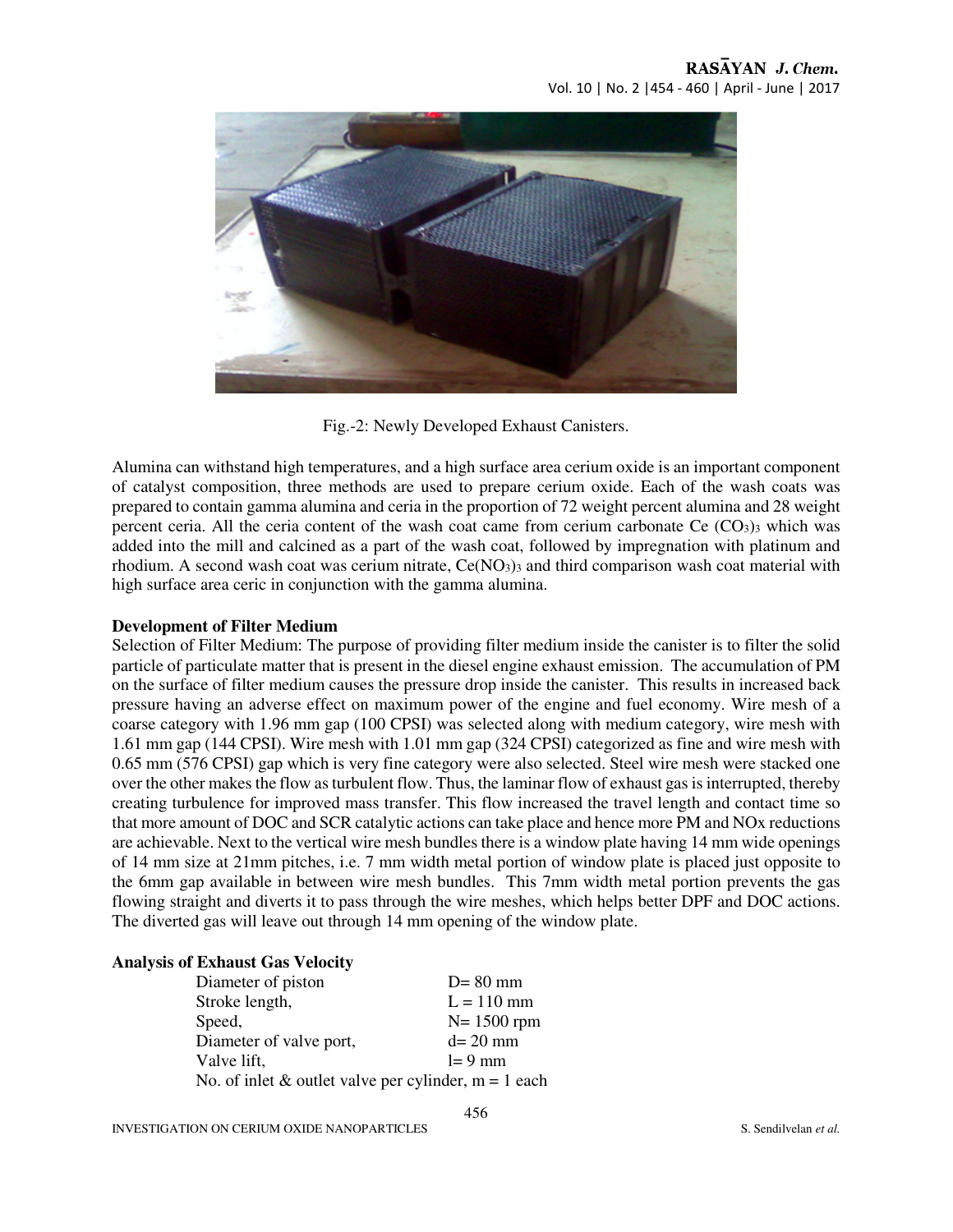RASAYAN J. Chem. Vol. 10 | No. 2 |454 - 460 | April - June | 2017

Valve is opened by 14° earlier & closed 48° later. i.e.  $\lambda = 180 + 14 + 48 = 242$ °

Volume of gas flowing through the values 
$$
=\frac{\pi}{4}D^2L
$$
 (5)

Time for the valve opening 
$$
=\frac{60}{N} \times \frac{\lambda}{360}
$$
 seconds (6)

The average volume rate of flow/sec

$$
= \frac{\pi}{4} \mathcal{D}^2 \mathcal{L} \times \frac{360 \mathcal{N}}{60 \lambda} = \frac{3 \pi \mathcal{D}^2 \mathcal{L} \mathcal{N}}{2 \lambda} = \frac{1.5 \pi \mathcal{D}^2 \mathcal{L} \mathcal{N}}{\lambda}
$$
(7)

Area of flow in the valves =  $0.6$  x  $\pi$ dl x m (Where the average discharge co-efficient is assumed as 0.6)

Velocity of flow 
$$
=\frac{\text{Volume/sec}}{\text{area}} = \frac{1.5(\pi D^2 L N)}{\lambda (0.6 \pi d \text{lm})} = \frac{1.5}{0.6} \times \frac{D^2 L N}{d \text{lm}\lambda}
$$
 (8)

$$
= \frac{2.5 \times (0.08)^2 \times 0.11 \times 1500}{0.02 \times 0.009 \times 1 \times 242} = 60.60606
$$
 m/sec.

Velocity of exhaust gas flow  $= 60.61$  m/sec

## **Regeneration Period**

1kWh = 1.341 hp: 
$$
\therefore
$$
 1 hp =  $\frac{1}{1.341}$  kWh

On an average 5.2 hp of power and 45 km/h of speed are assumed.

kWh equivalent of the assumed hp of 5.2 = 
$$
\frac{1}{1.341}
$$
 x 5.2 = 3.877 kWh

This means 3.877 kWh energy is consumed to cover 45 km distance in one hour time. The distance covered while spending,

1 kWh energy = 
$$
\frac{45}{3.877}
$$
 = 11.607 km

i.e. for every 11.607 km distance covered, 1kWh energy is consumed.

For an average aged engine, when 1kWh energy is consumed, a maximum of 0.02 gram of particulate matter is permitted to accumulate as per Euro IV and Euro V norms.

i.e. = 
$$
\frac{0.02}{11.607}
$$
 g of particulate matter is deposited for every, one km of the distance covered.

i.e.  $1.7231x 10^{-3}$  g of particulate matter accumulation is permitted per km of distance covered.

#### **Compartment I**

|                        | Void volume in the first compartment                       |  | 597.368 $cm3$               |      |
|------------------------|------------------------------------------------------------|--|-----------------------------|------|
|                        | PM of 10% deposit (assumed)                                |  | $= 597.368 \times 0.1$      |      |
|                        |                                                            |  | $= 59.7368$ cm <sup>3</sup> | (9)  |
| <b>Compartment II:</b> |                                                            |  |                             |      |
|                        | Void volume in the first compartment                       |  | $= 557.357$ cm <sup>3</sup> |      |
|                        | PM of 10% deposit (assumed)                                |  | $= 557.354 \times 0.1$      |      |
|                        |                                                            |  | $= 55.735 \text{cm}^3$      | (10) |
|                        | Volume of beads $=$ Surface area x Thickness of PM deposit |  |                             |      |
|                        | 50 microns of PM deposit is assumed on beads body surface  |  |                             |      |

$$
= (14.953 \times 644) \times 0.005 \text{ cm}
$$
  
= 48.1486cm<sup>3</sup> (11)

Total volume of PM deposit =  $(9) + (10) + (11)$ 

457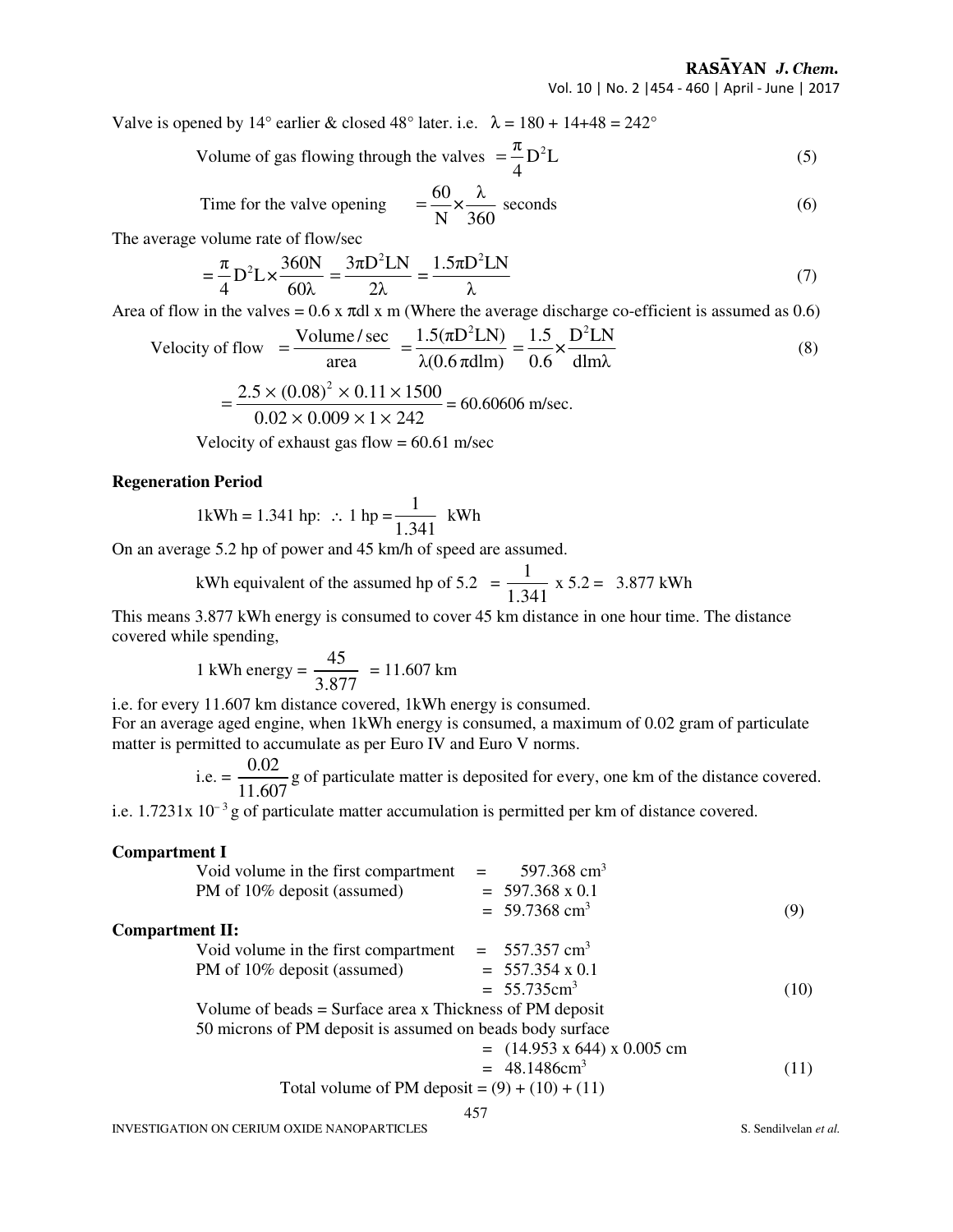$= 59.7368 + 55.735 + 48.1486$  $= 168.6208$  cm<sup>3</sup> Bulk density of PM  $= 0.075$  g/cm<sup>3</sup>  $\therefore$  Mass of PM deposit = 168.6208 x 0.075  $= 12.2715$  g

i.e. when 10% volume of void space is filled with PM deposit on wire meshes and 50 microns of PM deposit on catalytic beads, the total mass of PM deposit = **12.2715 g.** This means during this 12.2715g of PM is getting accumulated, the distance covered,

$$
= \frac{12.2715}{1.7231 \times 10^{-3}} = 7121.875 \text{ km}
$$

From the observed results, it was concluded that for every 7000 km of engine run, regeneration (i.e. cleaning of canister) is a must.

### **RESULTS AND DISCUSSION**

#### **Catalytic performances**

Figures-3, 4 and 5 present the conversion of carbon monoxide, hydrocarbon and  $NO<sub>x</sub>$  under stoichiometric conditions  $(\lambda =1)$  over fresh cerium oxide using three wash coat methods, the precursor of the ceria was cerium carbonate, the precursor of the ceria was cerium nitrate, and cerium oxide gamma alumina catalysts.



Fig.-3: Variation of Carbon monoxide Conversion Efficiency with Temperature.

The temperature maintained as 150 to 200 $^{\circ}$ C, HC and NO<sub>x</sub> did not take part in the reaction, while the reactions of CO were predominated <sup>16</sup>. The catalytic behavior in the higher temperature range enhanced the conversion of hydrocarbon and oxides of nitrogen, cerium nitrate precursor gives greater activity. Above 250 $\degree$ C, the conversion of HC, NO<sub>x</sub> increased when the temperature increased.

These results show that the presence of ceria increases the catalytic activities with HC and NOx removal. Thus, the cerium oxide precursor of cerium nitrate catalyst also exhibit better activity than the other catalysts. The experimental tests show that cerium nanoparticles can be effectively used as an additive in the catalytic converter to improve the exhaust emission reduction.

# **CONCLUSION**

In the present work, it was proposed to increase the surface area of catalyst and to increase the emission reduction with cerium oxide nanoparticle added with the alumina in a new designed catalytic converter. Based on the experimental analysis the following observations were made.The experimental results reveal that there is a reduction of CO, HC and oxides of nitrogen using cerium oxide nanoparticle in well-designed metal monolith.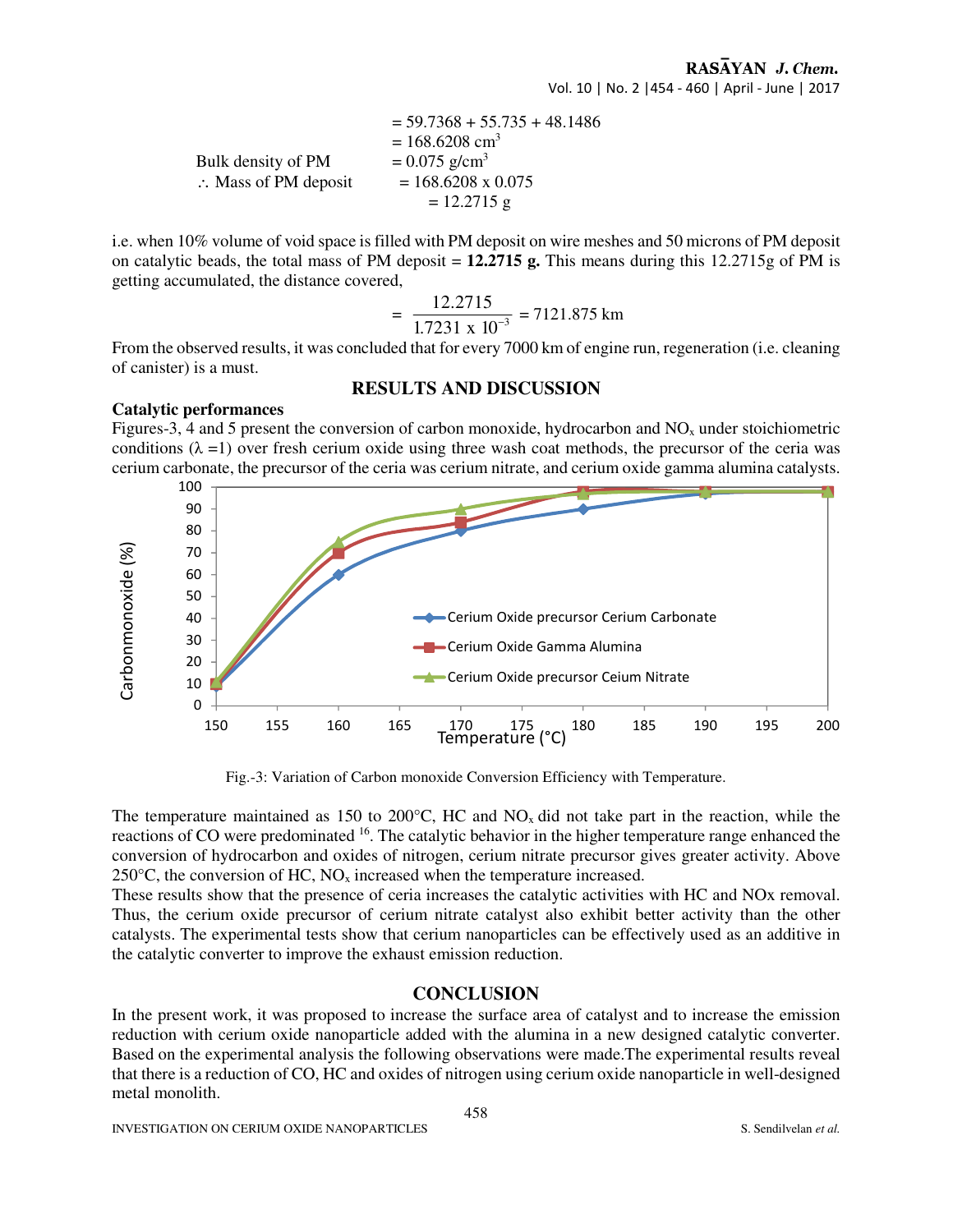The cerium oxides act as a Nano particle to provide oxygen for the oxidation of CO and HC in the catalytic converter.

It was also observed that the cerium nitrate catalytic behavior in the higher temperature range was enhancing the conversion of HC and NOx.



Fig.-5: Variation of Oxides of Nitrogen Conversion Efficiency with Temperature.

### **REFERENCES**

- 1. I.A. Reşitoʇlu, K. Altinişik, A. Keskin, *Clean Technologies and Environmental Policy,***17(1)** 15(2014).
- 2. S. Saito, R. Shinozaki, A. Suzuki, H. Jyoutaki, Y. Takeda, *SAE paper,* **724,** 1 (2003).
- 3. F. Bonet, S. Grugeon, R. Herrera Urbina, K. Tekaia-Elhsissen, J.M. Tarascon, *Solid State Sciences,* **4 (5),** 665 (2002).
- 4. C.S. Raj, S. Arul, S. Sendilvelan, C.G. Saravanan, *Energy Sources Part A-Recovery Utilization and Environmental Effects,* **32 (17),** 1603 (2010).
- 5. L.F. Liotta, A. Longo, G. Pantaleo, G. Di Carlo, A. Martorana, S. Cimino, G. Russo, G. Deganello, *Applied Catalysis B: Environmental,* **90 (3–4),** 470 (2009).
- 6. S. Sendilvelan, K. Rajan, *Rasayan Journal of Chemistry,* **10 (1),** 190 (2017).
- 7. Pl. S., M.; Kumar, M. S.; Subramanian, S. *SAE Technical Papers* **2011**.